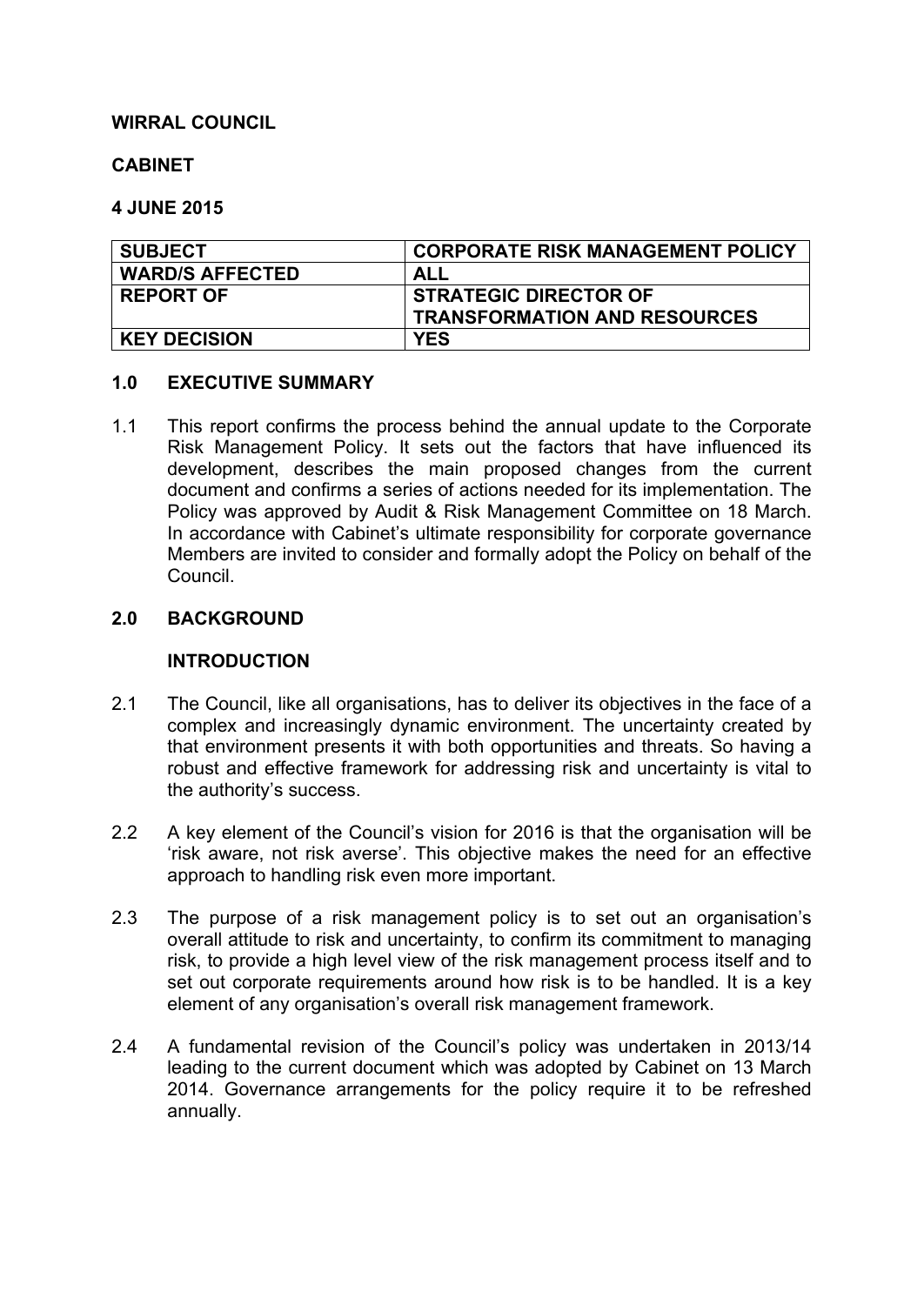# **THE PROCESS**

- 2.5 Under the governance structure for risk management any update to the Policy is considered by the Strategic Leadership Team (SLT) then by Audit & Risk Management Committee before being put to Cabinet for formal adoption. Within the past year the Council has also formally established a Corporate Governance Group with a specific responsibility for proposing improvements to the Council's risk management framework
- 2.6 The Risk and Insurance Officer produced an initial draft version of the Policy for the Corporate Governance Group meeting on 12 February. This reflected recent changes in organisational practice and structure and took account of the output from a 2014 CIPFA national risk management benchmarking exercise in which the Council had participated. That exercise had confirmed that risk management was 'working' across the authority, but highlighted a number of areas where improvement was still needed. These areas had been discussed by the Group in November 2014.
- 2.7 The meeting also considered the recommendations contained in an Internal Audit investigation into the level of knowledge across the organisation of the Council's risk management Policy and processes and the degree of compliance with these. The conclusions from the Group's discussion were included in a revised draft of the document.
- 2.8 The revised document was considered by SLT on 24 February. Minor changes to the Roles and Responsibilities section of the Policy and the Action Plan were suggested and have been incorporated into the draft document appended to this report.
- 2.9 The draft Policy was put to Audit & Risk Management Committee on 18 March. Members approved the document and resolved that it should be referred to Cabinet for formal adoption on behalf of the Council.

### **PROPOSED CHANGES**

- 2.10 All amendments are highlighted in shaded text within the body of the document. The principal changes are:
	- Narrative for 'Drivers for Change and Improvement' (page 4)
	- Governance structure includes the Corporate Governance Group and the Portfolio Holder - Governance, Improvement and Commissioning (page 8)
	- Addition of the risk scoring matrix (page 13)
	- Roles and Responsibilities include the Corporate Governance Group (page 26)
	- Narrative for desired level of capability (page 31)

# **ACTION PLAN**

2.11 A number of areas for improvement were highlighted by the risk management benchmarking exercise. However the Corporate Governance Group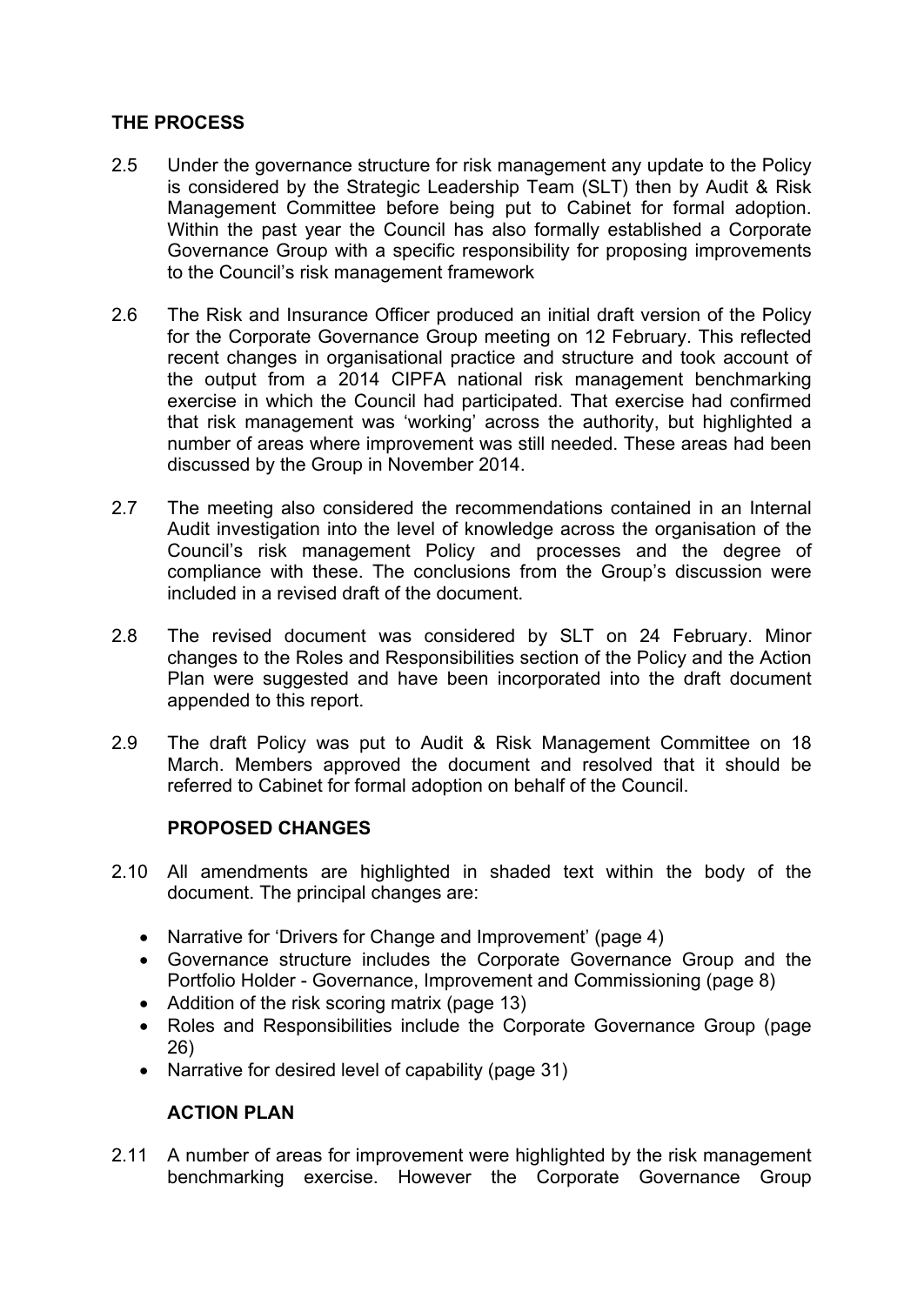recognised that there is not the corporate capacity to address all of these immediately. The following actions, contained within the draft policy, relate to the most significant areas:

- Work with Human Resources / Organisational Development to ensure that the cultural change programme supports the Council value of being 'risk aware, not risk averse'
- Agree an approach for determining risk appetite and arrange for the Leadership to consider this as part of the development of the new Corporate Plan.
- Complete business continuity plans and conduct an initial round of testing
- Update the risk management requirements for partnerships and determine how compliance will be assured
- Conduct a pilot of 'Concerto' for plans, performance and risk information and evaluate the results
- Agree requirements for reporting risk information to Policy & Performance committees
- Roll out E-Learning modules for managers and staff

# **NEXT STEPS**

- 2.12 If adopted by Cabinet the Policy would be signed by both the Leader of the Council and the Chief Executive in order to demonstrate commitment from the top of the organisation.
- 2.13 The Policy would be disseminated through presentations to Directorate Management teams publication on the Council Intranet and through the roll out of the E-learning courses.
- 2.14 The Policy will be reviewed annually. The review process will draw upon the output from the 2015 CIPFA national risk management benchmarking exercise further Internal Audit reports and wider developments in good risk management practice.
- 2.15 The Corporate Risk Management Policy forms part of a suite of policies which support our increasingly strengthening corporate governance arrangements. As such, it is important we build on our growing regional and national reputation and manage effectively any risks which may damage that.

# **3.0 RELEVANT RISKS**

- 3.1 Implementation of the Policy could be frustrated by the limited capacity within the Risk & Insurance team. This risk will be mitigated in part by greater involvement from officers in other teams (for example Commissioning and Intelligence, Internal Audit and Organisational Development) in the delivery of key components of the Policy.
- 3.2 If the management of risk is not considered as a standard part of the planning and delivery of services and programmes it would limit the benefits envisaged in the Policy. Commitment from the Council's political and executive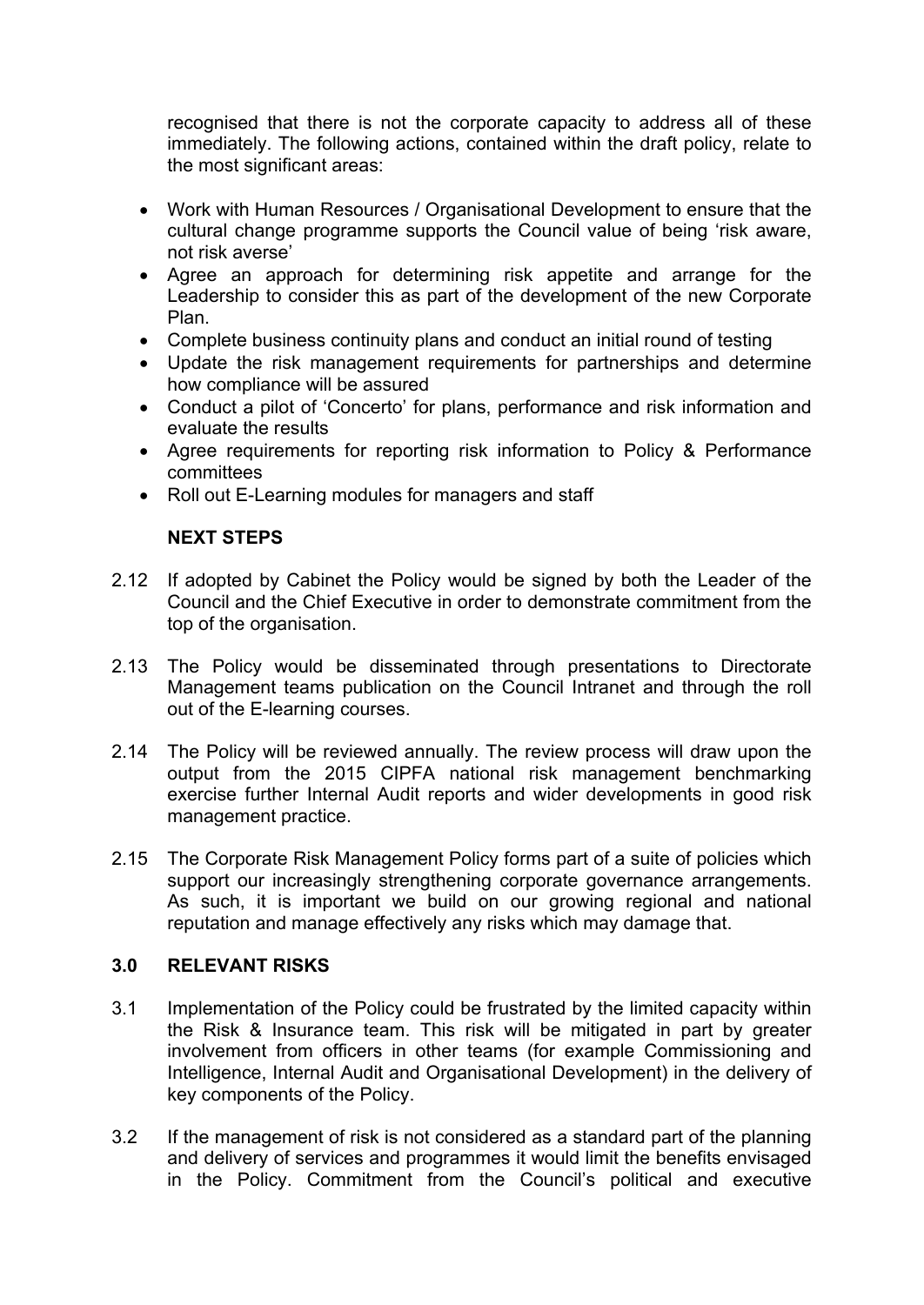leadership will help to avoid this. Compliance with the policy will be verified through regular audits. In the longer term the cultural change needed would be achieved at least in part through training for officers and Members.

3.3 The incorporation of risk management practice into all areas of Council business will inevitably place some additional demand on the capacity of officers and Members. The impact should be limited by incorporating risk management into existing Council processes wherever possible.

### **4.0 OTHER OPTIONS CONSIDERED**

4.1 Changes within the Council and in good risk management practice make it appropriate to adopt a revised risk management policy.

### **5.0 CONSULTATION**

5.1 Consultation undertaken in drafting the revised policy is as indicated in paragraphs 2.6 – 2.9.

# **6.0 IMPLICATIONS FOR VOLUNTARY, COMMUNITY AND FAITH GROUPS**

6.1 Whilst there are no direct implications arising from this report implementation of the Policy should lead to better management of the risks presented by working with others.

### **7.0 RESOURCE IMPLICATIONS: FINANCIAL; IT; STAFFING AND ASSETS**

7.1 As indicated in paragraph 3.3 implementation of the Policy will place some additional demands on officers and Members.

### **8.0 LEGAL IMPLICATIONS**

8.1 Adoption of the Policy will support compliance with Regulation 4(2) of the Accounts and Audit (England) Regulations 2011.

#### **9.0 EQUALITIES IMPLICATIONS**

9.1 There are no implications arising directly from this report.

### **10.0 CARBON REDUCTION IMPLICATIONS**

10.1 There are no implications arising directly from this report.

### **11.0 PLANNING AND COMMUNITY SAFETY IMPLICATIONS**

11.1 There are no implications arising directly from this report.

## **12.0 RECOMMENDATION**

12.1 That the draft Risk Management Policy be formally adopted.